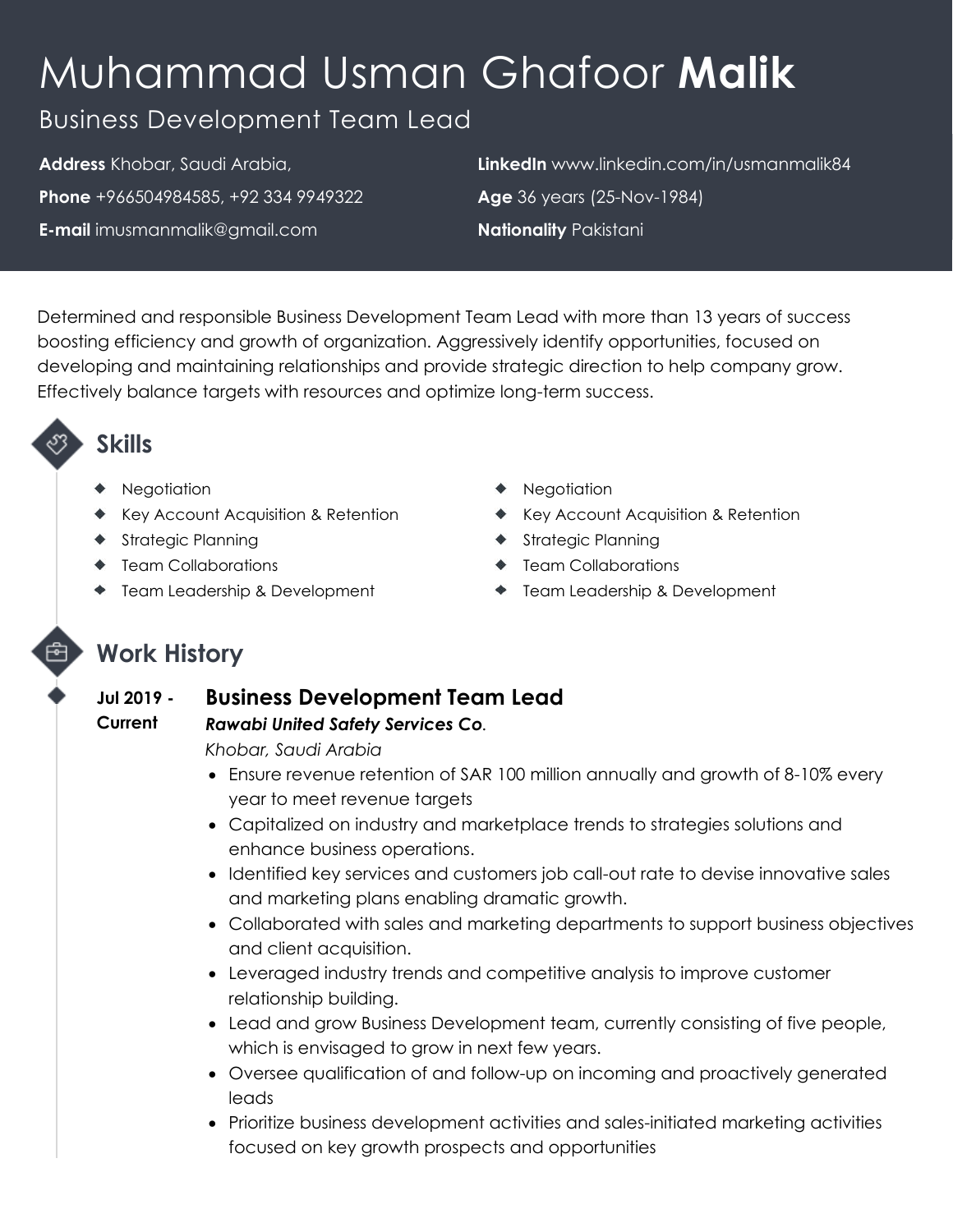#### **Jan 2017 - Business Development Manager**

#### **Jun 2019** *Rawabi United Safety Services Co.*

*Khobar, Saudi Arabia*

- Manage vital oil & gas client relation to maximize potential revenue.
- Market and consultative selling on Safety Services for clients with appropriate offers in terms of safety services.
- Plan, organize, direct, control and evaluate budget and activities associated with rental sales and marketing
- Develop, implement, and evaluate sales and marketing policies, procedures and strategies
- Identify opportunities through market research and networking, and develop a marketing approach tailored to meet needs of client
- Establish key performance indicators for BD team and monitor/report
- Develop and maintain sales and marketing materials with help of Group Cooperate Communication Department.
- Develop pricing strategies and negotiate price and service levels with customers
- Lead initiation and negotiation of contractual agreements with customers to manage product storage and distribution
- Develop constructive and cooperative working relationships, both directly and cross functionally
- Establish new department and develop team of Account Managers to ensure 8- 10% revenue growth and key account retention.

#### **Jan 2011 - Key Account Manager**

#### **Dec 2016** *Rawabi United Safety Services Co.*

*Khobar, Saudi Arabia*

- Managing Key accounts of worth SAR. 75 million annually
- Elevated account management by predicting potential competitive threats and outlining proactive solutions.
- Successfully convinced clients to rent instead of procuring to minimize losses to competitors and minimize effect on customer cash flows.
- Resolved conflicts and negotiated mutually beneficial agreements between parties.
- Worked with Upstream & Industrial customers to understand needs and provide safety service.
- Drove operational improvements which resulted in savings and improved profit margins.
- Consult with key contacts, build, and develop relationships
- Assist with preparation of Master Service agreements/long term contracts with key clients.
- Collaborating with General Manager, devise detailed tailored plan that maximizes income in short and long term
- Ensure account meets its income targets

#### **Jun 2009 - BD & Marketing Coordinator**

**Dec 2010** *Rawabi United Safety Services Co. Khobar, Saudi Arabia*